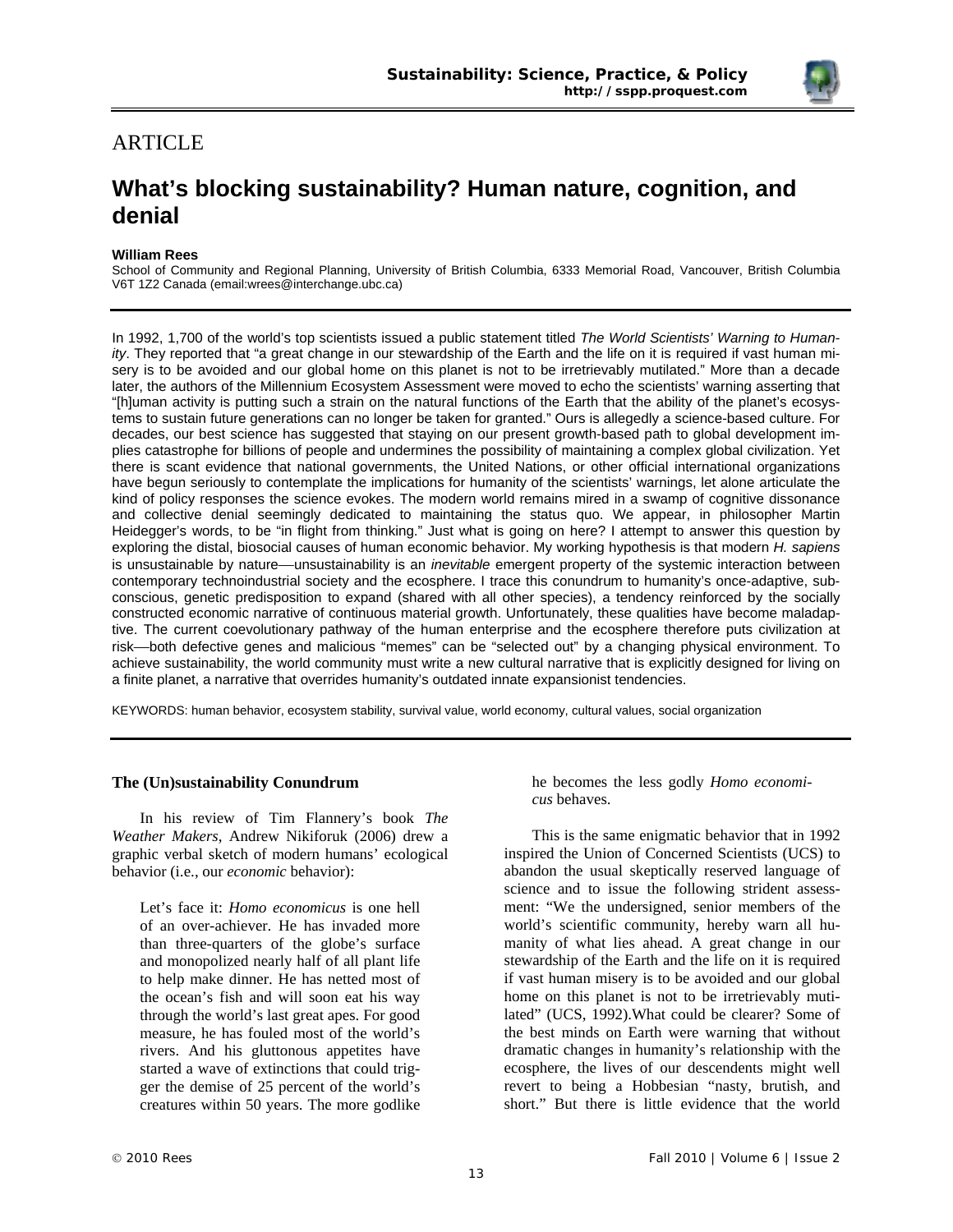is putting such a strain on the natural functions of the Earth that the ability of the planet's ecosystems to sustain future generations can no longer be taken for granted" (MEA, 2005).

Just what is going on here? Humans are the selfproclaimed "best evidence for intelligent life on Earth." Yet when the world's top physicists, ecologists, and climatologists warn repeatedly that current development strategies are undermining global life support systems and risking catastrophe for billions, the responses range from negligible to ineffective. True, "triple bottom-line" corporate planning is now fairly commonplace; various protocols for "greenbuilding" compete to influence building codes; "new urbanism," "smart growth," and the ecocities movement are gaining ground everywhere; hybrid and electric vehicles are increasing their market share; and green consumerism is becoming mainstream in many developed countries—but none of this activity has made much difference (apart from fostering the illusion of progress) (Rees, 2009a). Almost all mainstream sustainability measures implicitly assume that the problem can be solved through greater material and economic efficiency and technological "fixes," ignoring the evidence that, to date, such strategies have actually *increased* the human ecofootprint.<sup>[1](#page-1-0)</sup> Few challenge the fundamental beliefs, values, and assumptions underpinning market-based consumer societies or examine the hidden motivators of human individual or group behavior. On the contrary, all major governments and international development agencies are committed to maintaining the growth in *per capita* income that has characterized industrial countries for more than a century and to extending consumer culture to the three-quarters of the world's people who have yet to join the party (see Stutz, 2010 in this issue). $^{2}$  $^{2}$  $^{2}$  Efficiency gains are thus overwhelmed by a combination of material growth and the rebound

-

effect in even the world's most efficient economies (Layke et al. 2000). With no government or mainstream international agency willing openly to contemplate, let alone articulate in public, the revolutionary policy responses evoked by our best science, the modern world remains mired in a swamp of cognitive dissonance and collective denial (Pratarelli, 2008; Pratarelli & Aragon, 2008; Rees, 2009a). Meanwhile, the loss of ecosystem integrity accelerates around the world.

#### **Looking Ourselves in the Eye**

This article's overall purpose is to advance a relatively novel partial explanation for humanity's selfdestructive behavior. The framing questions are: What are the "drivers" that have created our present (un)sustainability impasse? How can we explain the gap between people's knowledge of ecological degradation and their actual behavior toward the environment (Kollmuss & Agyeman, 2002)? Why is the global community so far unable to respond proportionately to the scale of the crisis? How do the answers to the foregoing affect both individual responsibility and prospects for a genuine social transformation toward achieving sustainability?

Most analysts approach the sustainability conundrum by addressing *proximal* causes and obvious solutions. For example, the ecological crisis is said to stem from excessive energy and material consumption and ineffective regulation (with resultant high pollution loads) on the one hand, or from chronic poverty and primitive technology on the other (poor people are more concerned with basic survival and cannot afford to pay for a "clean environment"). Occasionally, population growth is identified as a driver, but only by special interest groups not concerned about political correctness. And, as noted above, greater material efficiency, more ecologically benign technologies, and continued growth (to relieve poverty and generate the resources necessary to "clean up" the "environment") remain the only politically acceptable solutions.<sup>[3](#page-1-1)</sup> The lack of support for more determined policy is generally blamed on popular ignorance, the lack of caring, or apparent disbelief (Norgaard, 2009).

This article takes a different tack. I look more for the root or *distal* causes of unsustainable behavior and corresponding transformative solutions. In this context, the immediate questions become: Why,

<span id="page-1-0"></span><sup>&</sup>lt;sup>1</sup> This counterintuitive result is known as the Jevons or "rebound" effect. Consider that efficient or technologically advanced firms are able to lower prices, gain market share, and increase wages and salaries to employees. As this phenomenon propagates through the economy, more money chasing cheaper goods and services results in increased consumption/pollution (back to where it would have been, or close, had the technological innovation not happened).

<span id="page-1-1"></span><sup>2</sup> Presently, the richest 20% of the world's population take home 76.6% of global income; the poorest 20% subsist on 1.5% (UNDP, 2007; Shah, 2010). As China and India move toward "developed" lifestyles, their environmental impact will become even more unsustainable than that of the West due to the huge numbers of people involved.

<sup>3</sup> This rationale is based on naïve interpretations of the so-called "environmental Kuznets curve"—proponents allege that environmental quality first deteriorates and then improves with rising incomes (see Stern, 2004; Richmond & Zencey, 2007), but they often fail to distinguish among pollutants or account for the offshore migration of dirty industries from rich to poorer countries.

Sustainability: Science, Practice, & Policy | http://sspp.proquest.com Fall 2010 | Volume 6 | Issue 2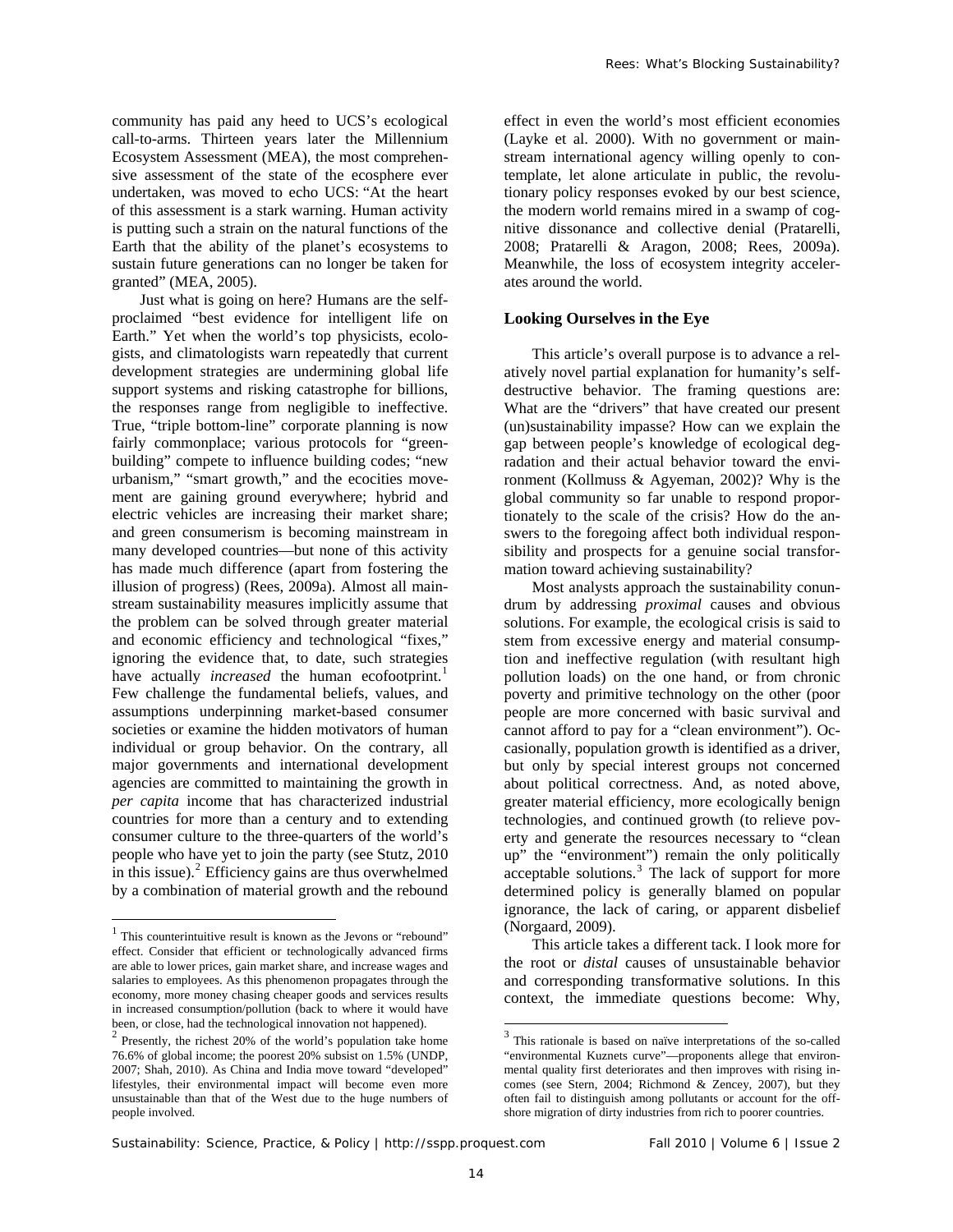given the opportunity, do humans tend to overconsume? How, in this age of plenty, can we explain the persistence of poverty? What drives the continuing growth of the human enterprise? I argue that we can answer these questions, and come to a fuller understanding of the modern sustainability conundrum, only if we examine them through the lens of human evolutionary biology.

## **The Human Nature of Unsustainability**

This perspective owes much to the Russian-born geneticist Theodosius Dobzhansky (1964) who famously asserted that "nothing in biology makes sense except in the light of evolution." If we accept that *H. sapiens* is a product of evolution and that both the human brain and gene-based elements of individual/social behavior have been as much exposed to Darwinian selective pressure as any other genetically influenced human qualities, it is really not much of a leap to assert that *nothing in human affairs—including much of economic and sociopolitical behavior—makes sense except in the light of evolution* (Rees, 2009b).

Let me be clear. I am not arguing "genetic determinism" or that other factors do not contribute to humanity's unsustainability dilemma. Rather, I am asserting that our perception of the problem will remain unintelligibly incomplete, and our capacity to "deal" with it will be severely constrained, unless we factor in the bioevolutionary contribution.<sup>[4](#page-2-0)</sup> If innate tendencies, including denial (Pratarelli & Aragon, 2008), play a significant role in human eco-economic behavior and we do not acknowledge their existence, we will not be able successfully to manage them. As cyberneticist Stafford Beer (1981) observed, "We cannot regulate our interaction with any aspect of reality that our model of reality does not include."<sup>[5](#page-2-1)</sup>

It is also important to underscore that an inherited tendency or genetic predisposition is, by definition, not an inevitability. Rather, it is a *propensity* that is likely to play out in the absence of countervailing circumstances such as moral codes, cultural taboos, legal prohibitions, or other social inhibitors. For example, humans are not naturally monogamous. Many cultures have therefore invented both social and material signals (e.g., elaborate ceremonies and wedding rings) to advertise marital unions and inhibit extramarital sexual activity for the sake of community stability. The point is that even partial control of

l

innate behaviors requires, first, that we acknowledge and raise them to consciousness so that they can, in fact, be included in "our model of reality" for "regulatory" purposes.

## **Hypothesis: Humans are Unsustainable by Nature**

Ecologists sometimes describe nonhuman species in terms of their reproductive strategies in different types of environments (e.g., Pianka, 1970; Matthews & Kitching, 1984). Unpredictable or unstable environments select for relatively short-lived organisms with small body size, early maturity, high fecundity (capability of producing numerous offspring), and good dispersal abilities. As might be expected, such species are characterized by high juvenile mortality rates and widely fluctuating populations. Because their evolutionary success is dependent on high *potential* population growth *r*ates, such organisms are called r-strategists. Among mammals, small rodents are typically r-selected.

At the other end of the spectrum are so-called Kstrategists, organisms usually associated with relatively predictable or stable ecosystems. K-strategists are typically large-bodied, long-lived and latematuring. They generally have low reproductive and dispersal rates, but also extended parental care and thus high survival rates to maturity. The populations of K-strategists are therefore relatively stable and tend to press up against the fluctuating carrying capacities (K) of their ecosystems. Indeed, they are said to be K-selected, because their individual survival and overall evolutionary success depend on competitive superiority at high population densities under conditions of resource scarcity. Humans are clearly K-strategists, a distinction we share with other large mammals ranging from tapirs through elephants to blue whales.

What has all this to do with consumption, sustainability, and social transformation? I suggest that the failure of the sustainability project to date has much to do with the modern world's failure to face up to basic facts of human nature. My working hypothesis is that because of certain evolutionary traits, many associated with K selection, modern *H. sapiens* is biased against sustainability. Moreover, humanity's technological prowess and society's addiction to continuous material growth reinforce the biological drivers, making the problem particularly intractable. More specifically, I hypothesize that unsustainability is an inevitable emergent property of the systemic interaction between contemporary technoindustrial society and the ecosphere. Both genetic and sociocultural factors contribute to the conundrum (Rees, 2009b)*.*

<span id="page-2-0"></span> $4$  For similar arguments in the context of reforming economics, see Gual & Norgaard (2010) and Waring (2010).

<span id="page-2-1"></span><sup>5</sup> Beer's observation recalls Ashby's (1957) law of requisite variety, which can be stated as follows: The variety (number of possible system states) of an effective regulatory system must be equivalent to the variety of the system it regulates.

Sustainability: Science, Practice, & Policy | http://sspp.proquest.com Fall 2010 | Volume 6 | Issue 2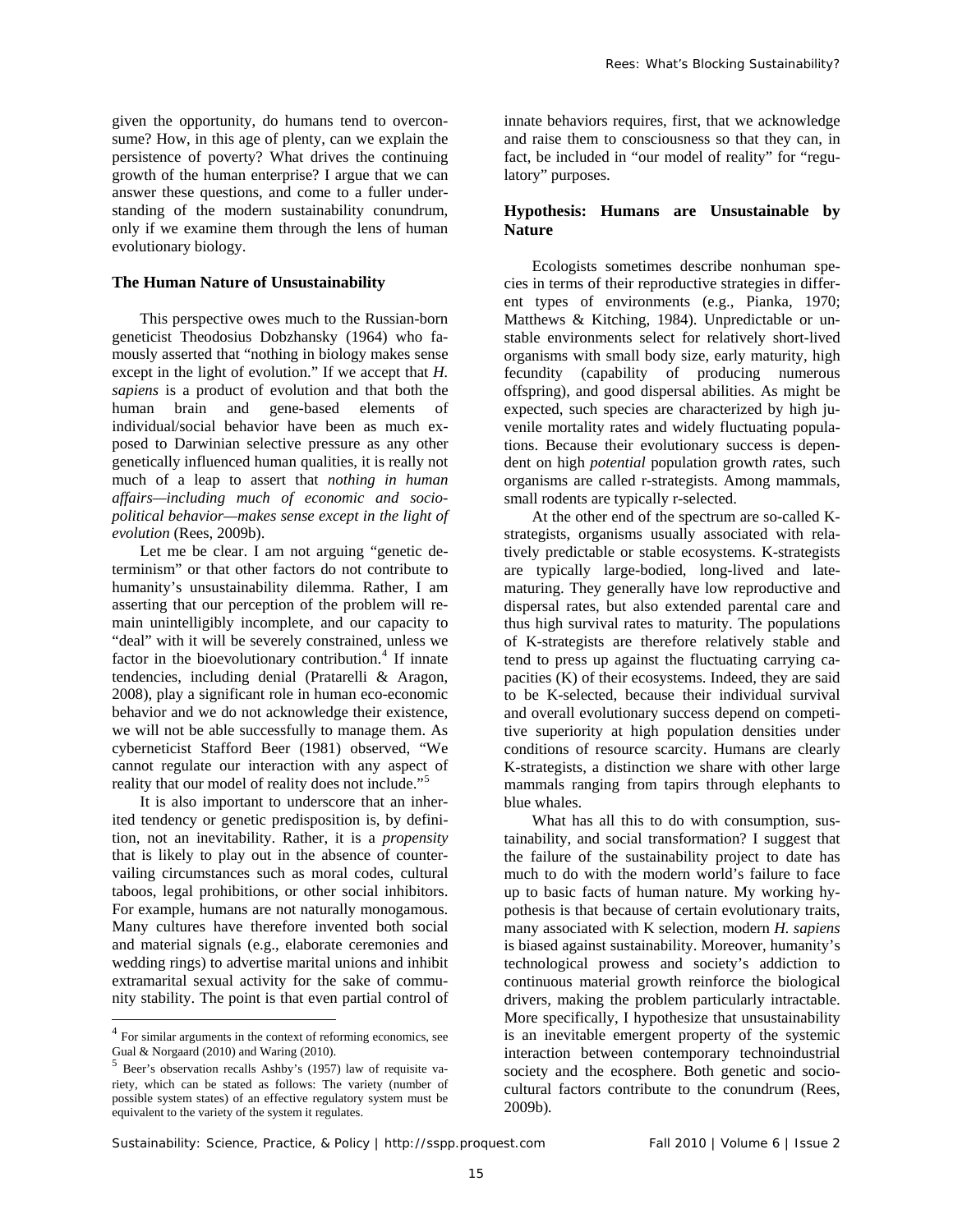#### **The Biological "Presets"**

As an evolved species, *H. sapiens* shares basic reproductive and survival traits with all other species. Most importantly, experiments with organisms ranging from bacteria cultured in Petri dishes to reindeer introduced to previously uninhabited islands reveal the following universal properties of life: unless or until constrained by negative feedback (e.g., disease, starvation, self-pollution), all species' populations expand into all accessible habitats and use all available resources (where, in the case of humans, "avail-able" is determined by the state of technology).<sup>[6](#page-3-0)</sup>

Moreover, in the competition for habitat and resources characteristic of K-selected species, natural selection favors those individuals who are most adept at satisfying their short-term selfish needs whether by strictly competitive or through in-group cooperative means (see Pratarelli,  $2008$ ).<sup>[7](#page-3-1)</sup> That is, individuals strongly predisposed to "instant gratification" may enjoy a selective advantage over individuals who are less aggressive in expressing their material demands. Humanity's well-known tendency to discount the future—as incorporated into most economic planning models—has almost certainly evolved by natural selection.

In the course of evolution, humans have had to compete, not only with other people, but also with other consumer species for food and habitat. And who can doubt that humans have prevailed in the competition? *H. sapiens*' capacity for growth and domination "vastly outstrip those of all other species" (Waring, 2010). Is there any sizable patch of habitable landscape on Earth that has not been claimed and occupied by *H. sapiens?* Our species has the greatest geographic range of any ecologically comparable species—we have occupied the entire planet. And imagine the territorial dispute that would ensue if, miraculously, we were to discover some resourcerich continent long lost in the vastness of the Pacific Ocean. It is a safe bet that the conflict would not be over how best to conserve and protect the new find in its pristine state. Consider the international response to disappearing sea ice in the Arctic Ocean. A fully rational species might react with alarm and redoubled efforts to negotiate a climate change-mitigation treaty. Instead, circumpolar nations trip over each other as they compete to claim the newly exposed resource endowment of the ocean floor, including

1

more of the petroleum and natural gas that are the source of the problem in the first place! (Gamble, 2009).

This is actually the typical human response to any resource trove. Fowler & Hobbs (2003) show that in terms of energy use (and therefore carbondioxide emissions), biomass consumption, and various other ecologically significant indicators, human demands on their ecosystems dwarf those of similar species by ten or a hundredfold. Human consumption of biomass, for example, exceeds the upper 95% confidence limits for biomass ingestion by 95 other nonhuman mammal species by two orders of magnitude. These and related data show that *H. sapiens* has become, directly or indirectly, the dominant macroconsumer in all major terrestrial and accessible marine ecosystems on the planet.<sup>[8](#page-3-2)</sup> Indeed, our species may well be the most voraciously successful predatory and herbivorous vertebrate ever to walk the Earth (Rees, 2009b).

There is, however, a compound problem. First, despite material abundance, humans' innate competitive drive as K-strategists seems relentless. We do not have a built-in "off" switch that is tripped by sufficiency (see Princen, 2010 in this issue). $9$  Indeed, we habituate to any level of consumption (once a given level is attained, satisfaction quickly diminishes) so the tendency to consume and accumulate ratchets up. This is particularly so if we perceive that another social group—or country—is "getting ahead" faster than we are. Even within wealthy societies, widening income gaps lead to personal frustration and declining population health (Wilkinson, 1996), so efforts to "keep up with the Joneses" continue unabated.

Second, humanity's technological capacity to exploit nature now exceeds nature's regenerative capacity. Even as fish stocks decline, we both invent new fish-finding technologies to chase remaining schools further and deeper and switch to alternative prey species lower in the food web. To reiterate: like other species, humans tend to use up available resources, a trait that is constantly enhanced by evolving technology.

The combined result of these forces is a defining feature of much so-called resource management, particularly common pool assets: "While there is considerable variation in detail, there is remarkable consistency in the history of resource exploitation: resources are inevitably overexploited, often to the

<span id="page-3-2"></span><span id="page-3-0"></span> $<sup>6</sup>$  Deep sea drilling for petroleum is an example of a technology in</sup> pursuit of the last deposits of "available" resources. The 2010 blowout at BP's well in the Gulf of Mexico underscores the increasing risk associated with exploitation at the technological frontier.

<span id="page-3-1"></span><sup>7</sup> Within-group (e.g., family, tribe, or nation) cooperative behavior can increase between-group competitive success.

Ironically, economists and other technological optimists argue falsely from monetary analyses that the human enterprise is "dematerializing" or "decoupling" from nature.

It does not help matters that we have "socially constructed" consumerism as our preferred way of life.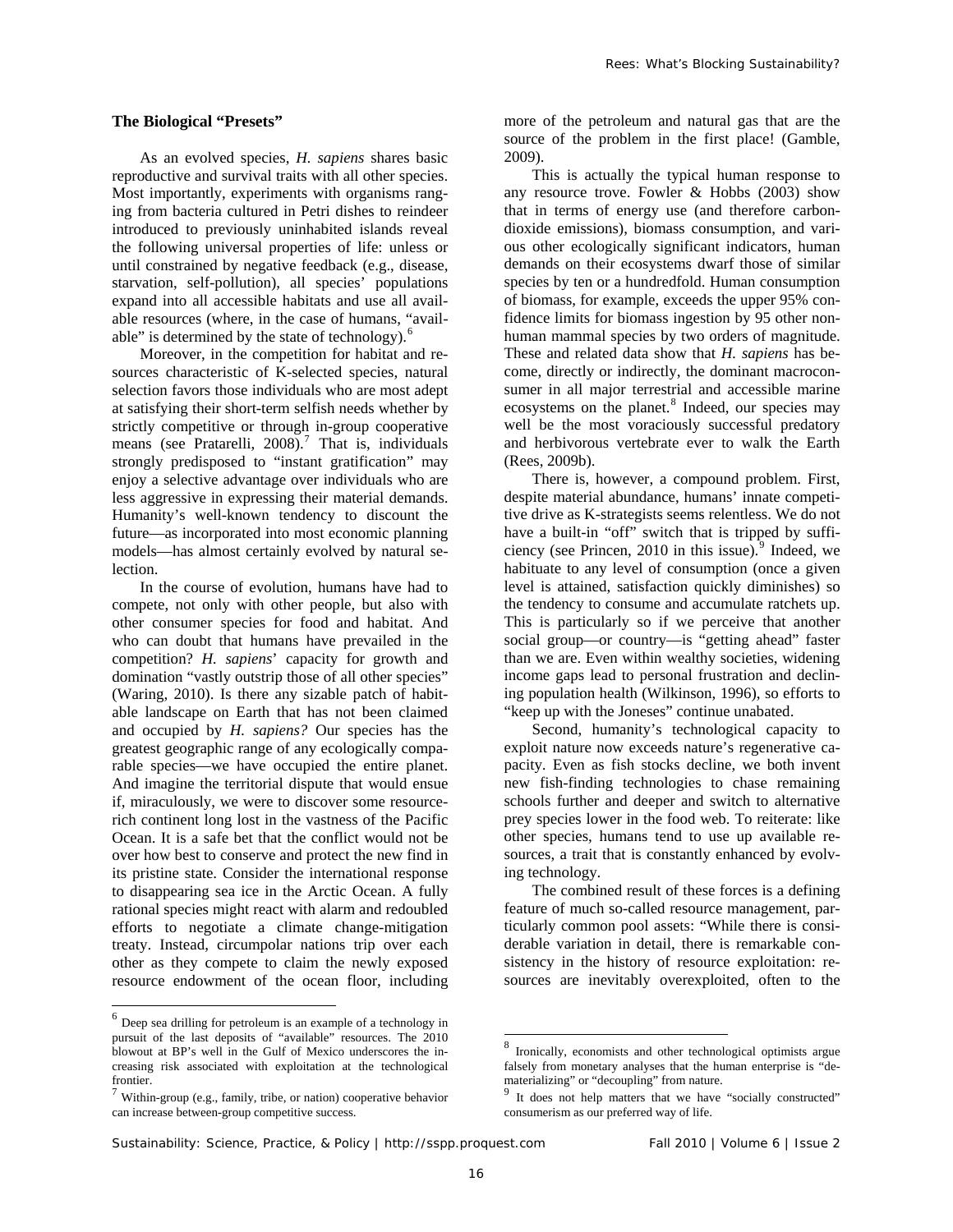point of collapse or extinction" (Ludwig et al.  $1993$ ).<sup>[10](#page-4-0)</sup>

### **Sociocultural Reinforcement**

Humans are not only biological entities, but also social and cultural beings. Much of the basis for human evolutionary success is thus derived from species attributes that are largely sociocultural in origin. The major means by which the products of "nurture" accumulate include written language and humans' unmatched capacity for social learning.

It is appropriate at this point to evoke the concept of the "meme" as first introduced by evolutionary biologist Richard Dawkins (1976). A meme is a unit of cultural information that, like a gene, can be passed between generations and that influences the "phenotype"—the outward appearance or expression—of the society concerned. Memes are the basis of cultural inheritance and include persistent beliefs, entrenched assumptions, and prevailing values, as well as scientific concepts and working technologies.

Memes have a significant "evolutionary" advantage over genes in that they can spread horizontally among living individuals in the *same* generation or population. Cultural evolution is therefore much faster than genetic evolution and is actually accelerating (as evidenced by humanity's ever-accumulating technological toolkit). Clearly, adaptive memes or meme complexes endow *H. sapiens* with a powerful "leg up" in the Darwinian struggle for existence. $<sup>11</sup>$  $<sup>11</sup>$  $<sup>11</sup>$ </sup>

Note that people acquire much of their memetic endowment passively, simply by growing up in a particular culture and being exposed to various social contexts, including school, religious institutions, workplaces, and the family home. The key point is that, once acquired, such "cultural programming" (like genetic programming), asserts considerable, often subconscious, influence over both individual and group behavior (Wexler, 2006).

With this in mind, let us consider a particularly powerful "meme complex" whose effect is to *reinforce* humanity's K-selected expansionist tendencies. I submit that most of the world today is in the thrall of a grand, socially constructed vision of global development and poverty alleviation centered on unlimited economic expansion fueled by open markets and more liberalized trade (Rees, 2002). This mythic construct springs from the demonstrably flawed assumption that human well-being derives from per-

<span id="page-4-2"></span>l

petual income growth, yet it has shaped and distorted the lives of more people than any other cultural nar-rative in all of history.<sup>[12](#page-4-2)</sup> It has also lodged itself in the heart of the (un)sustainability conundrum.

Allegiance to perpetual growth has actually taken hold in a remarkably short period of time and is still propagating into the developing world. It is true that previous cultures experienced slow growth and development (ultimately followed by collapse) (Tainter, 1988). But only eight or ten generations of people have experienced sufficient economic growth or related technological change in their lifetimes to notice it, and certainly the fourfold increase in human numbers to six billion in the twentieth century is completely unprecedented. In effect, 99.9% of human history has been no-growth history (see Stutz, 2010 in this issue).

As an *influential* memetic construct, the growth imperative is actually only *two* generations old. It was only in the 1950s that economic growth emerged from nowhere to become the "supreme overriding objective of policy" in many countries around the world (Arndt, 1978).

Again, the problem for sustainability is that the perpetual growth myth knows no ecological bounds. Mainstream academic models of the economy make no functional reference to the ecosystems that contain it. Collateral damage to "the environment" is considered to be a mere "negative externality" that can be corrected by appropriate pricing (e.g., pollution charges or taxes). Resource shortages? No matter we can relieve local shortages through trade, and should the problem be more widespread, we play the technology card—the expansionist myth asserts that human ingenuity will find a substitute for any depleting resource. As the late Julian Simon (1995) was fond of stating:

Technology exists now to produce in virtually inexhaustible quantities just about all the products made by nature…We have in our hands now…the technology to feed, clothe and supply energy to an ever-growing population for the next seven billion years.

Simon's assertion is so arithmetically challenged that it should be dismissed out of hand.<sup>[13](#page-4-1)</sup> Neverthe-

<span id="page-4-0"></span><sup>10</sup> Not only do people deplete *real* natural resources, they create *virtual* resources—bank loans and credit cards for example—and use these to capacity as well.

<span id="page-4-1"></span><sup>&</sup>lt;sup>11</sup> A "meme complex" is an internally consistent set of conceptually related, mutually reinforcing memes.

<sup>&</sup>lt;sup>12</sup> There is actually a second layer of nature-nurture interaction at play here. Humans are genetically predisposed to storytelling. The social construction of (perceived) reality, including disciplinary paradigms, political ideologies, and cultural myths is a universal property of human societies (Grant, 1998). While the tendency to mythmaking is yet another vessel cast from our genes, what we put

into it is determined by sociocultural context.<br> $13$  When challenged on this statement, Simon backed down, stating that the text should have read "for the next seven million years," a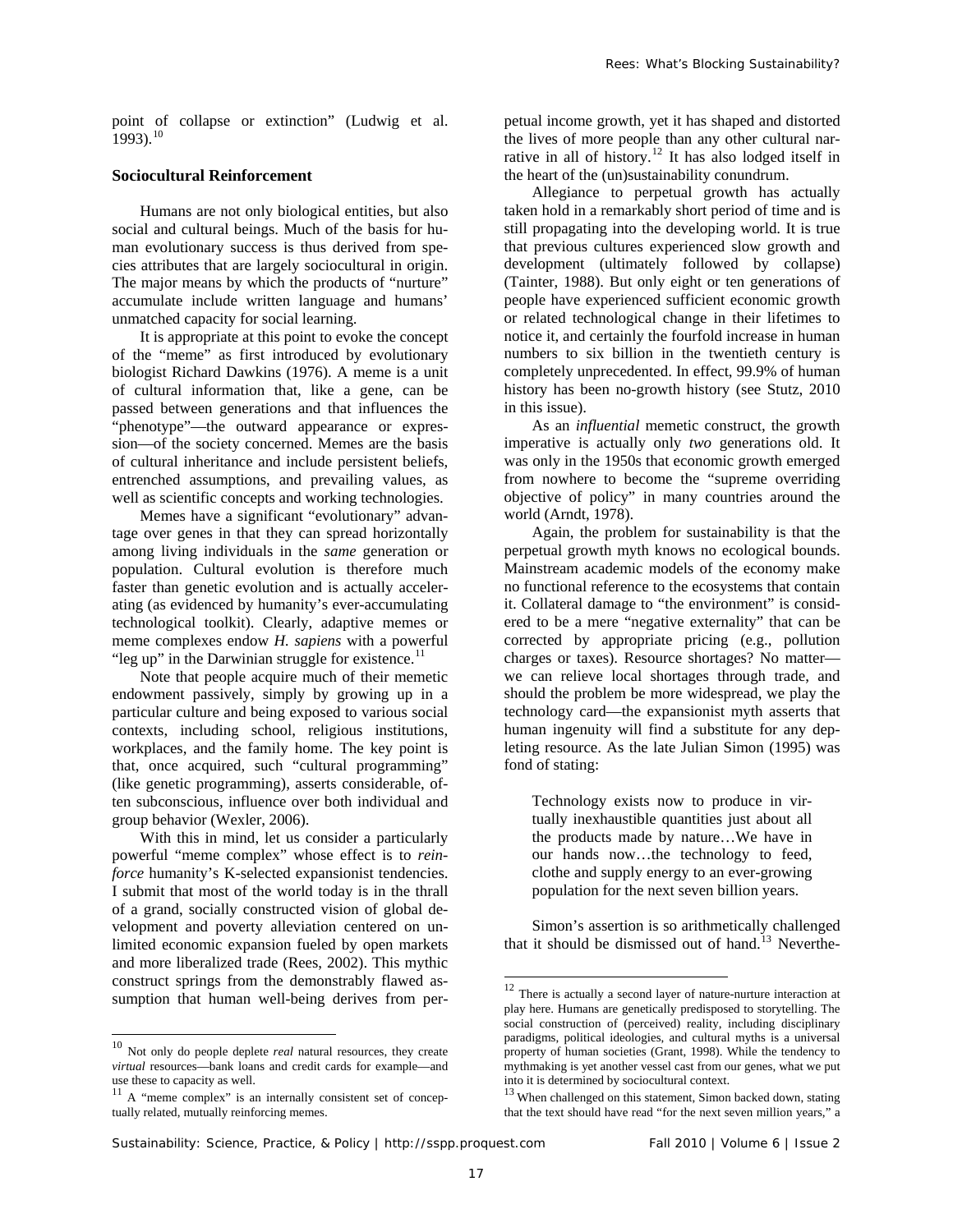less, true believers in the expansionist myth have helped boost the human enterprise beyond long-term global carrying capacity.

## **Beyond Carrying Capacity: The Ecofootprints of Technoexuberance**

Evidence for humanity's culturally amplified success as a K-strategist is clearly revealed by ecological footprint analysis (EFA) (Wackernagel & Rees, 1996; Rees, 2006; 2008; WWF, 2008). The EFA is based on material consumption and waste production. For any specified population, EFA estimates the exclusive area of productive land and water ecosystems required to produce the resources that the population consumes and to assimilate some of its wastes.

Since consumption reflects income, national per capita ecofootprints are strongly correlated with gross domestic product (GDP) per capita. Thus, the citizens of rich countries need in the range of four to ten global average hectares (gha) (10 to 25 acres) *per capita* to support their lifestyles while the poor get by on less than half a hectare (one acre). The EFA thus graphically translates socioeconomic inequity into biophysical terms.

Ecofootprinting is a uniquely powerful sustainability indicator. Unlike monetary measures such as GDP per capita that have no theoretical limits, ecofootprints can be compared to finite supplies. For example, EFA shows that densely-populated rich countries such as the UK, the Netherlands, Germany, and Japan have ecofootprints several times larger than their domestic productive land-water areas. Even the much more sparsely populated United States is living beyond its ecological means (see WWF, 2008). All such countries have long exceeded their domestic carrying capacities and are running *ecological deficits* with the rest of the world—poor countries, relatively low-density countries like Canada, and the global commons.

Most critically, the global average citizen has an ecofootprint of about 2.7 gha, while there are only about two hectares of bioproductive land/water per capita on Earth (WWF, 2008). In other words, the total human ecofootprint already exceeds global human carrying capacity by over 30%. Humanity is in a state of "overshoot" living, in part, by depleting ac-

l

cumulated stocks of "natural capital" (e.g., fish, fo-rests, and soil) and degrading critical ecosystems.<sup>[14](#page-5-0)</sup>

These data reveal the dangerous futility of the world's present growth-based approach to global "development," especially poverty alleviation. The consumer lifestyles of the wealthy cannot be extended sustainably to the poor using currently available technologies (see Stutz, 2010 in this issue). To sustain just the present world population at North American, material standards ( $EF = 9.2$  gha) would require the equivalent of three to four additional Earth-like planets (and we have yet to account for the additional 2.5 billion people expected by midcentury). By depleting natural capital and eroding lifesupport systems, continued material growth undermines the future of global civilization.

## **Reason, Emotion, and Instinct: Understanding the Triune Brain**

So far, I have argued that human behavior is influenced by subconscious predispositions. However, this does not explain why *H. sapiens*' defining intelligence (i.e., the capacity for abstract reasoning, for logical thought processes) seems to play so small a role in our collective response to escalating global change. Here, I suggest that at least part of the reason resides in the incomplete evolution of human consciousness—*H. sapiens* is very much a work in progress.

Consider an evolutionary vector that begins with totally subconscious, autonomic, or instinctive behavior and leads ultimately to actions based all but entirely on conscious awareness, logical analysis, and free will. Humans like to think that we have arrived at the *free will* end of this spectrum, but much of modern cognitive science suggests that this is largely illusion. Psychologist Robert Povine argues from the available evidence that the starting assumption in behavioral psychology should be "that consciousness doesn't play a role in human behavior. This is the conservative position that makes the fewest assumptions" (cited in Buchanan, 2007).

The material basis for the gradient of consciousness is that most complex of evolved organs, the human brain. Neurologist Paul MacLean (1990) argues that the human brain has actually evolved in at least three broadly overlapping phases, each with its own anatomical subcomponent having distinct functions, memory, and "intelligence." MacLean refers to the three quasi-independent structures of the human brain as the reptilian or R-complex (the brainstem and ce-

l

<span id="page-5-0"></span>major concession indeed. Even so, physicist Albert Bartlett (1998) showed that, starting from the 1995 population of 5.7 billion people, growing at just 1% per year, the human population after "only" seven million years would be  $2.3 \times 10^{30410}$ . This is an unimaginably large number, something like "thirty-thousand orders of magnitude larger than the number of atoms estimated to be in the known universe!"

<sup>&</sup>lt;sup>14</sup> Eventually, of course, remaining biocapacity will be insufficient to support prevailing population and consumption levels, so the entire system must decline or crash.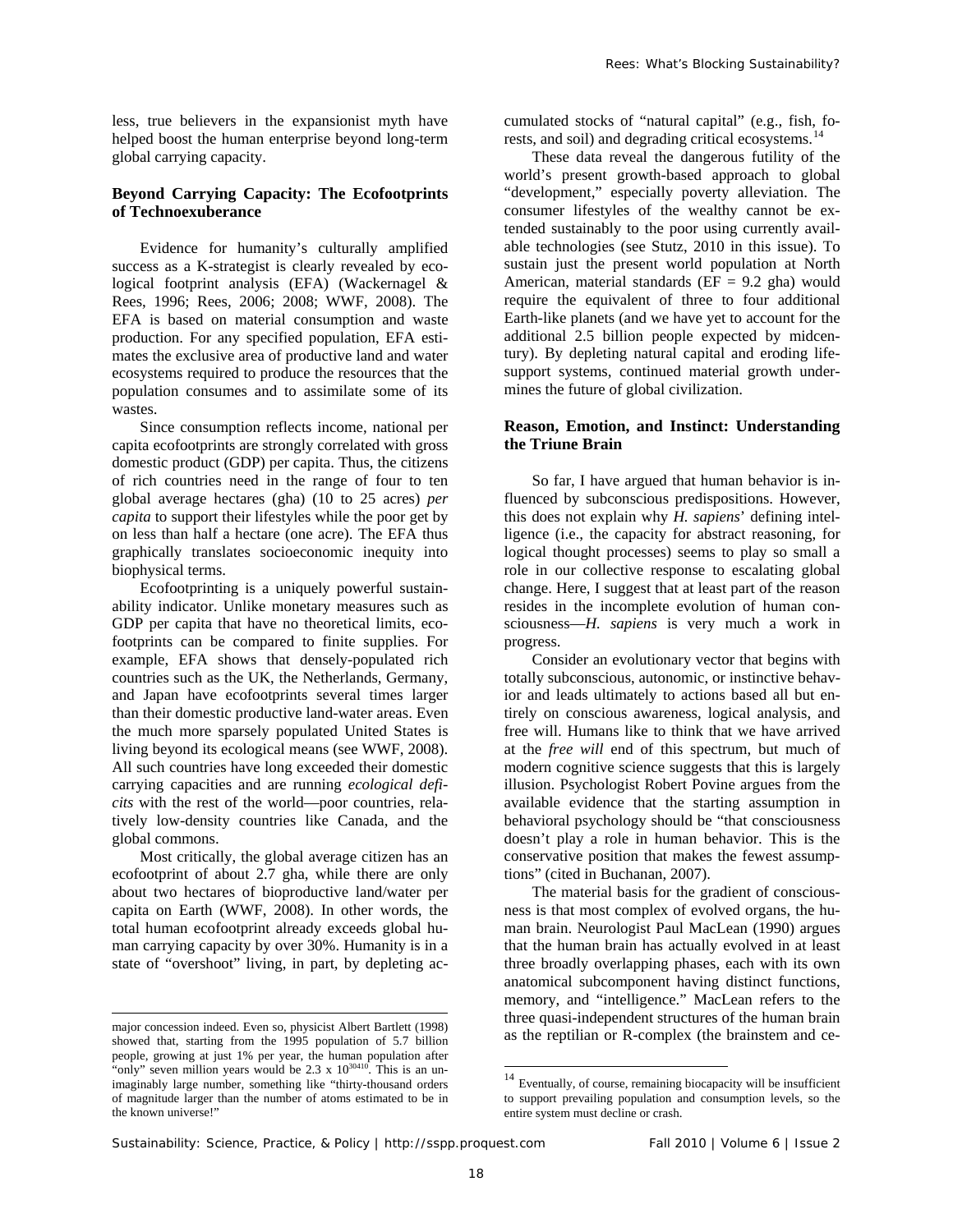**Box 1** Elements and functions of the "Triune Brain" (MacLean, 1990).

- The *reptilian complex* is concerned with autonomic functions associated with the body's physical survival (e.g., circulation and breathing). It also influences instinctive social behavior (e.g., pertaining to territoriality, social stature, mating and dominance, and other qualities subject to K-selection), executes the fight or flight response, and controls other mainly hard-wired ritualistic or instinctive behaviors.
- The *limbic system* is the primary seat of emotions (e.g., happiness, sorrow, pleasure, pain), personal identity and related behavioral responses (e.g., sexual behavior, play, emotional bonding, separation calls, fighting, fleeing). It also houses our affective (emotion-charged) memories and seems to be the seat of value judgments and informed intuition.
- The *neocortex,* or "rational brain," is the most evolutionarily recent, but occupies over two-thirds of the human brain by volume. The neocortex is responsible for the higher cognitive functions that distinguish humans from other mammals; it is the seat of consciousness and the locus of abstract thought, reason, and logic. It makes us uniquely capable of moral judgment and forward planning. The neocortex also facilitates language, speech, and writing and, with these, the very possibility of civilization.

rebellum); the limbic or paleomammalian system; and the neocortex or neomammalian brain. These three sub-brains are concerned with basic survival instincts, emotions/value judgments, and conscious logical reasoning respectively (see Box 1). While some critics argue that MacLean's model oversimplifies the evolution and anatomy of the human brain, neurological research supports his general theory (Panksepp, 1998; Ellis et al*.* 2009).

Whatever the human brain's evolutionary details, and however localized its macrofunctions might be, the healthy brain generally acts as an integrated whole—the various components that express instinct, emotion, and reason are intricately interconnected, each continuously influencing the others (e.g., emotion stimulates thought and thinking may trigger emotion). This means that the individual's emergent behavior and overall personality is the blended product of diverse thoughts, emotions, and instincts. Critically, however, there will periodically be circumstances in which one of the sub-brains, with its distinct capacities and limitations, assumes dominance—*and the individual involved may not be fully aware of what part of the brain is in control.* 

This last point is particularly important in the context of (un)sustainability. Humans think of themselves as exemplars of conscious self-awareness after all, we "live" in consciousness conferred by the human neocortex. It seems, however, that we greatly overestimate the role of mindful intelligence while remaining paradoxically unaware of unconscious influences over individual and group behavior that spring from the lower brain centers. Intelligence and reason may not be the primary determinants of human behavior at any social scale. Indeed, the circumstances in which reason and logic dominate our actions may actually be quite limited and their effect relatively trivial in the grand evolutionary context.

The situation implies that much of expressed human behavior, from routine one-on-one social interaction to international political posturing, is shaped, at least in part, by subconscious mental processes and their associated chemical/hormonal agents. These subconscious processes include the innate propensities that qualify *H. sapiens* as a dogged K-strategist in the competition for resources and habitat. The problem for sustainability is that "[b]iological drives…can be pernicious to rational decision-making in certain circumstances by creating an overriding bias against objective facts" (Damasio, 1994).

Everyone is aware from personal experience that passion will trump reason in shaping one's responses to emotionally charged or life-threatening encounters. Indeed, we often do foolish or regrettable things simply to enhance our social status or maintain our self-esteem. Most importantly, in situations of conflict or resource scarcity—situations that will become increasingly frequent and severe in the international arena—basic survival-oriented bio-behavioral predispositions that operate beneath consciousness (i.e., in the limbic system and reptilian brain stem) may well override rational thought processes. This tendency may be particularly evident among political leaders. In addition to being innately loyal to their tribes and psychologically hard-wired to their political ideologies, politicians may be more than usually enslaved to brainstem-based survival instincts, particularly the deep-seated need to retain their wealth, prestige, and political power.

The key point is that *humanity is a deeply conflicted species*. We are torn, on the one hand, between what reason and moral judgment say we should do and what pure emotion and baser instincts compel us to do, particularly in stressful circumstances. As Damasio (1994) explains, "There are indeed potions in our own bodies and brains capable of forcing on us behaviors that we may or may not be able to suppress by strong resolution." The neocortex, the seat of reason and logic, is a relatively late arrival on the evolutionary stage and does not always play a commanding role. In this light, it would be folly to assume that either individuals or society, especially *global* society, will necessarily deal rationally with evidence for accelerating global ecological change.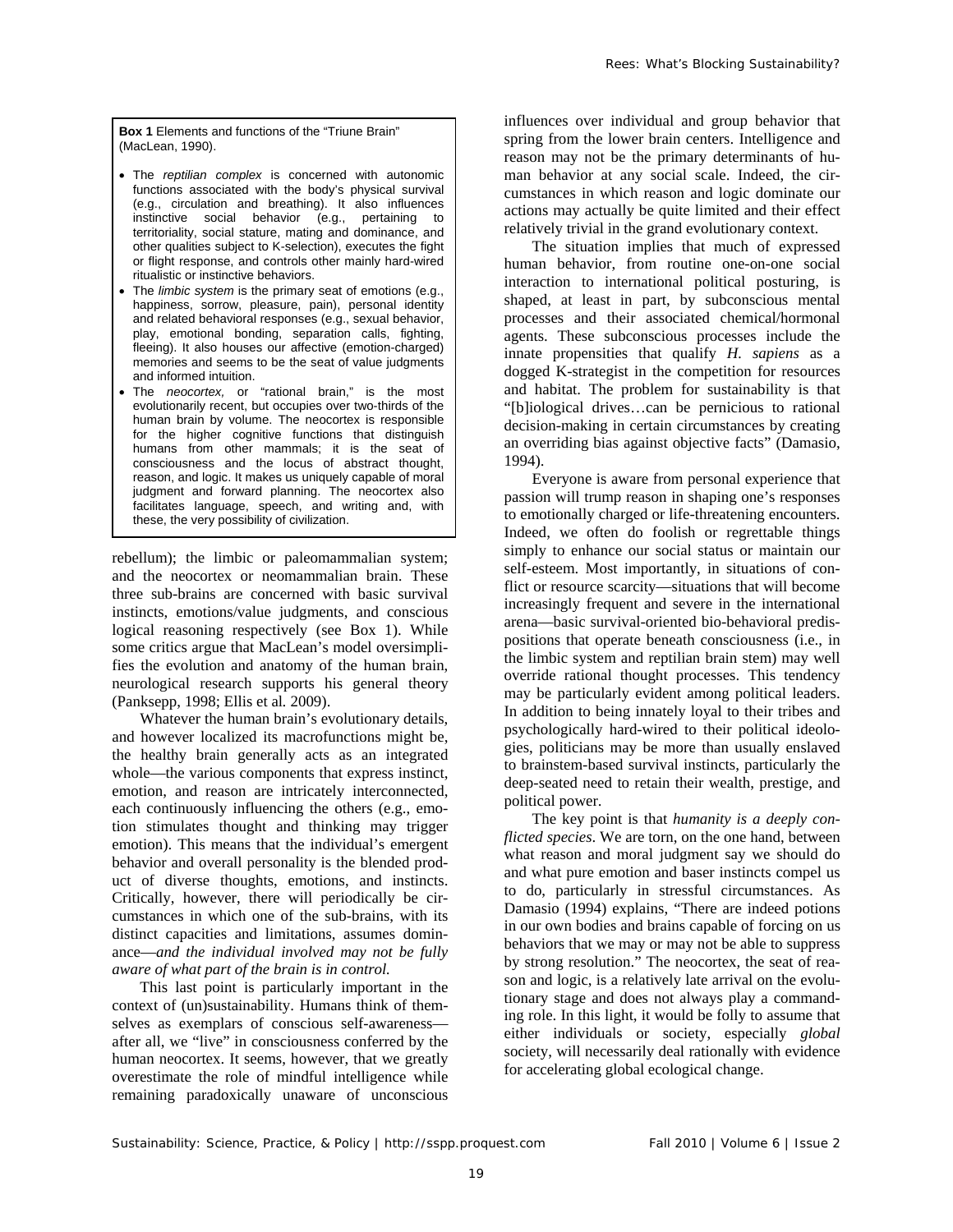## **Toward Resolution: Can Humanity Become Sustainable?**

[For humanity to survive the sustainability crisis] we must rely on highly-evolved genetically-based biological mechanisms, as well as on suprainstinctual survival strategies that have developed in society, are transmitted by culture, and require for their application, consciousness, reasoned deliberation and willpower (Damasio, 1994).

*H. sapiens* is clearly the highly successful product of millions of years of K-selection, but evidence is mounting that something has gone awry. Ironically, it is precisely humanity's evolutionary success that has generated our current unsustainable state. The innate behavioral traits that assured the competitive supremacy and long-term survival of primitive peoples—e.g., the tendency to act on short-term individual (and tribal) self-interest, to discount the future, and to adhere to successful mythic constructs—have become maladaptive on a finite planet in the much changed circumstances *created by the expanding human enterprise itself*. Matters are complicated by the fact that our dominant cultural narrative, the growth-based progress myth, reinforces our now disadvantageous behavioral predispositions.

Human societies have always coexisted, indeed, coevolved with the ecosystems that sustain them (Gual & Norgaard, 2010). But human population growth, increasing material demands, and negative technological impacts are now conspiring in ways that reduce the "fitness" of industrialized countries and, indeed, of our increasingly integrated global socioecosystem. A concise Darwinian portent of the potential outcome is that *both bad genes and inappropriate memes may well be "selected out" by the rapidly changing ecosphere*.

<span id="page-7-0"></span>Many thoughtful people do understand our biophysical circumstances, appreciate the ravages of inequity, acknowledge wealthy countries' ethical responsibility to the poor, and agree that the problem cannot be solved through material growth. However, humanity's collective response is not consistent with either our best science or the moral imperative. As noted at the outset, most sustainability campaigns, corporate responses, and government policies emphasize "simple and painless" (read "marginal and ineffective") actions that require only modest adjustments to personal lifestyles and none at all to the economic growth ethic or other key beliefs, values, and assumptions of technoindustrial society (Thøgersen & Crompton, 2009). Green consumerism may make people feel good, but it is still consumerism and its modest gains are nullified by the Jevons effect. Meanwhile, the world community is doing nothing significant to address inequity directly. According to Pratarelli & Aragon (2008), whenever there is clear acknowledgment of a dire problem, yet no volition to address it, we witness a "form of universal human behavior we will label denial or selfdeception."

The inevitable result in the present context is an accelerating global growth dynamic whose benefits and costs are grossly inequitably distributed. The rich get predictably richer while billions of people—half the human family—remain malnourished and materially deprived. Meanwhile, resource consumption and waste production *per capita* are still rising (even in the richest and most efficient wealthy economies), ecosystems are collapsing, and the income gap is still widening. It is increasingly plausible that the total social costs of growth (many of which go unaccounted) now exceed the measurable benefits. If so, the world has entered an era of uneconomic growth, growth that impoverishes (see Daly, 1999; Siegel, 2006).

## **Can We Reframe the Future?**

## [M]an today is in flight from thinking. *—Martin Heidegger, 2003 [1955]*

The much-hyped quest for sustainability has failed to date in part because the global community is in collective denial of reality.[15](#page-7-0) Assuming our best science is correct, the only certain way to address poverty while avoiding irreversible overshoot and "irretrievably mutilating" our planetary home is to rejig the growth machine and to implement a world program for income/wealth redistribution. Some movement toward income equalization is necessary because, apart from being morally reprehensible, gross income disparity will eventually lead to social unrest—possibly geopolitical chaos—thus making the achievement of ecosustainability impossible.

This is not entirely a novel proposal. As early as 1993, a workshop report by the Business Council for Sustainable Development (now the World Business Council for Sustainable Development) concluded that "[i]ndustrialised world reductions in material throughput, energy use, and environmental degradation of over 90% will be required by 2040 to meet the needs of a growing world population fairly within the planet's ecological means" (BCSD, 1993) (note the

l

<sup>15</sup> Hundreds of well-funded "climate-change denial" and other contrarian organizations and websites have emerged in recent years, swelling the ranks of those unwilling to accept the basic science. However, this is only part of the denial—even those who accept climate change resist making necessary changes.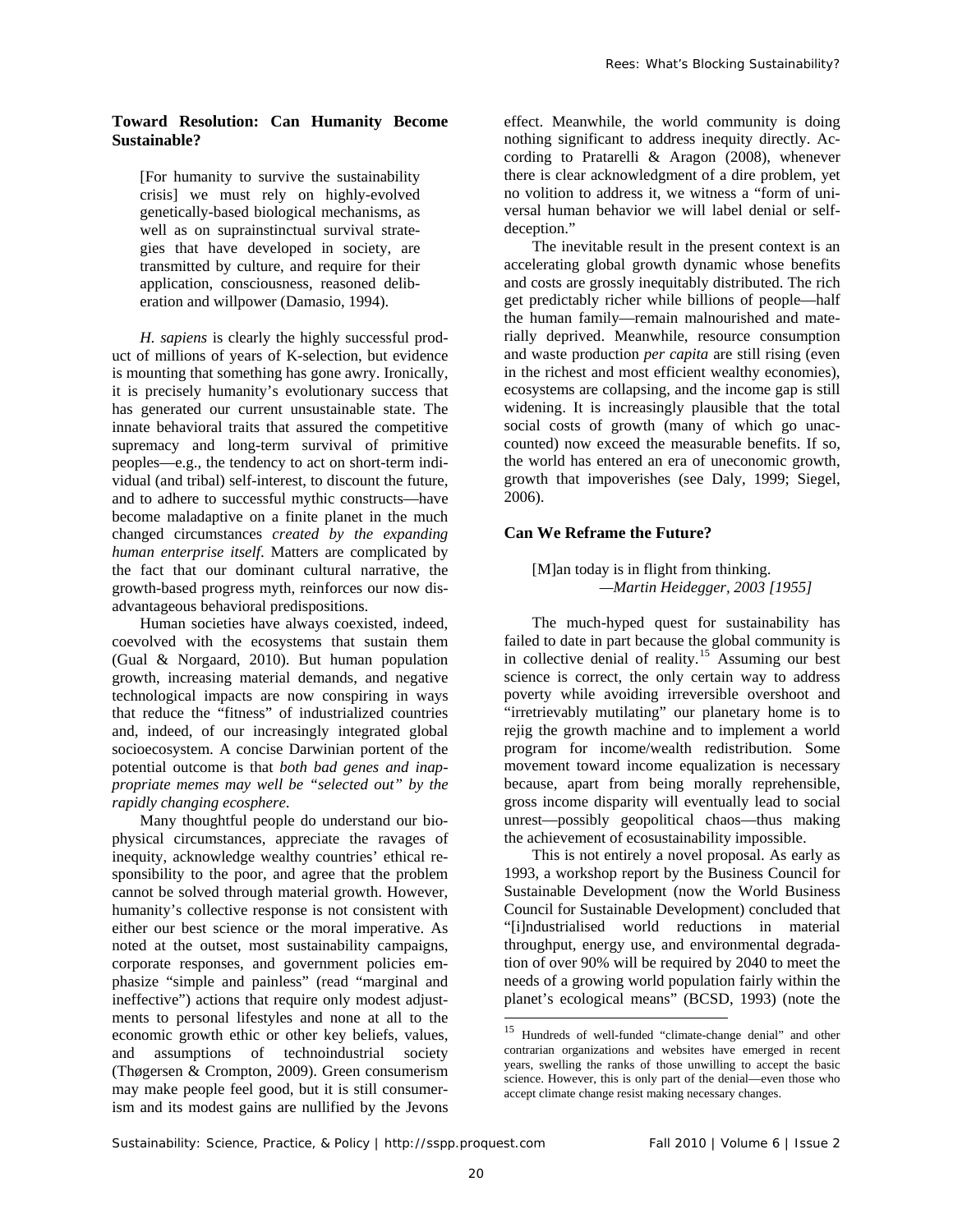concessions to both gross carrying capacity and global equity). Similarly, mainstream climate scientists agree that the world should be aiming for a 50%- 80% reduction in carbon-dioxide emissions below 1990 levels by 2050 to avoid dangerous climate change. One recent study specifically argues that to avoid reaching a catastrophic greenhouse-gas level of 650 parts per million by volume of carbon-dioxide equivalents (ppmv  $CO<sub>2</sub>e$ ), the affluent nations will soon have to begin decarbonizing at the "draconian" rate of 6% per year, likely requiring a "planned economic recession" (Anderson & Bows, 2008). Finally, ecological footprint studies suggest that if North Americans were serious about achieving global sustainability they would be planning to reduce their ecological footprints by 77% (from 9.2 gha to their equitable Earth share of 2.1 gha). All such measures would ease pressures on the ecosphere while creating the "ecological space" required for justifiable growth in the developing world (Rees, 2008).

Fortunately, tools are available to ease the transition should we muster the will to attempt it. For example, with the right incentives, available technology could enable an 80% reduction in energy and (some) forms of material consumption without substantially affecting standards of living (von Weizsäcker et al. 2010). Even more important, it is increasingly clear that the present material standards of high-income countries may actually not be worth defending. Evidence is growing that greater income/consumption no longer contributes to objective indicators of population health or to subjective wellbeing in affluent countries (Myers & Diener, 1995; Lane, 2000; Siegel, 2006). Indeed, with the right policies, wealthy countries could make the necessary deep cuts in material and energy use in ways that would actually *enhance* their citizens' quality of life (Siegel, 2006; Victor, 2008; Jackson 2009).<sup>[16](#page-8-0)</sup> Existing policies that privilege the wealthy and increase inequity, even in rich countries, actually undermine population health and felt well-being (Wilkinson, 1996; Wilkinson & Pickett, 2009).

<span id="page-8-1"></span>It is commonly argued that in every crisis is opportunity. The (un)sustainability crisis thus provides the world community with the unique privilege of intentionally scripting a new, ecologically adaptive, economically viable, and socially equitable cultural

<span id="page-8-2"></span>l

narrative (see Wilk, 2010 in this issue). The rate of biological evolution may be fixed, but there is nothing to prevent us from assuming conscious control over the pace—and content—of cultural evolution.

Certainly, we have reached a crucial juncture in human evolutionary history. On a crowded planet facing an ecological crisis and overstocked with nuclear weapons, *short-term individual and "tribal" interests have all but converged with humanity's long-term collective interests*. Ecological and social selection pressures have thus dramatically shifted. In today's tinderbox world, genes and ideology that effectively urge "every man for himself!" might well mean destruction for all. In these circumstances, long-term selective advantage may well have shifted to genes and memes that reinforce cooperative beha-vior, even mutual altruism.<sup>[17](#page-8-1)</sup>

Fortuitously (and although they are completely ignored by mainstream economic theory), otherregarding emotions such as compassion, empathy, love, and altruism are key components of the human behavioral repertoire (Manner & Gowdy, 2010). The central question is whether we can muster the national and international political will required purposefully to create a set of "memetic mutations" that reinforce these natural "other-regarding" feelings (both for other people and other species). A useful analogy underscores the potential here. The field of "epigenetics" recognizes that particular qualities of the biophysical environment can enhance or suppress the phenotypic expression of various gene functions without affecting the underlying DNA sequencing (see Qiu, 2006; Talbott, 2010). Similarly, qualities of the sociocultural environment (e.g., various forms of peer pressure) can encourage the expression of desirable social behaviors and suppress those that have become situationally maladaptive. In present circumstances, the global community should therefore consciously exploit the potential of *social* epigenetics as a tool in the quest for sustainability. It is time to create or reinforce cultural memes that can put the potential of social engineering to beneficial use.<sup>[18](#page-8-2)</sup>

Sustainability: Science, Practice, & Policy | http://sspp.proquest.com Fall 2010 | Volume 6 | Issue 2

<span id="page-8-0"></span><sup>&</sup>lt;sup>16</sup> We need comprehensive programs involving tax and related fiscal incentives to induce the development and use of more efficient technologies and encourage greater investment in public infrastructure. These measures would be combined with social programs for greater income equity, shared work, shorter work weeks, enhanced leisure, and investment in social capital (as a substitute for personal consumption). The overall goal would be both to increase economic security and to create greater ecological stability.

 $17$  There is a counter view. It holds that some people—most likely among the rich and militarily powerful—would survive any human-induced apocalypse. Should this argument prevail, ancient self-interested intelligence of the reptilian complex and limbic system will have won out (but it will not be a pretty sight).<br><sup>18</sup> A program of planned social engineering will seem repugnant to

some people. However, we should recognize that all forms of socialization are, in effect, "social engineering," including today's misplaced affection for the market as the primary instrument of social and economic policy. Note, too, that for several decades the fields of public relations and advertising have deliberately used "the social construction of reality" to create the consumer culture, to convert active citizens into passive consuming cogs that serve the industrial machine. In short, the present generation represents the largest and arguably most successful experiment in social engineering ever conducted.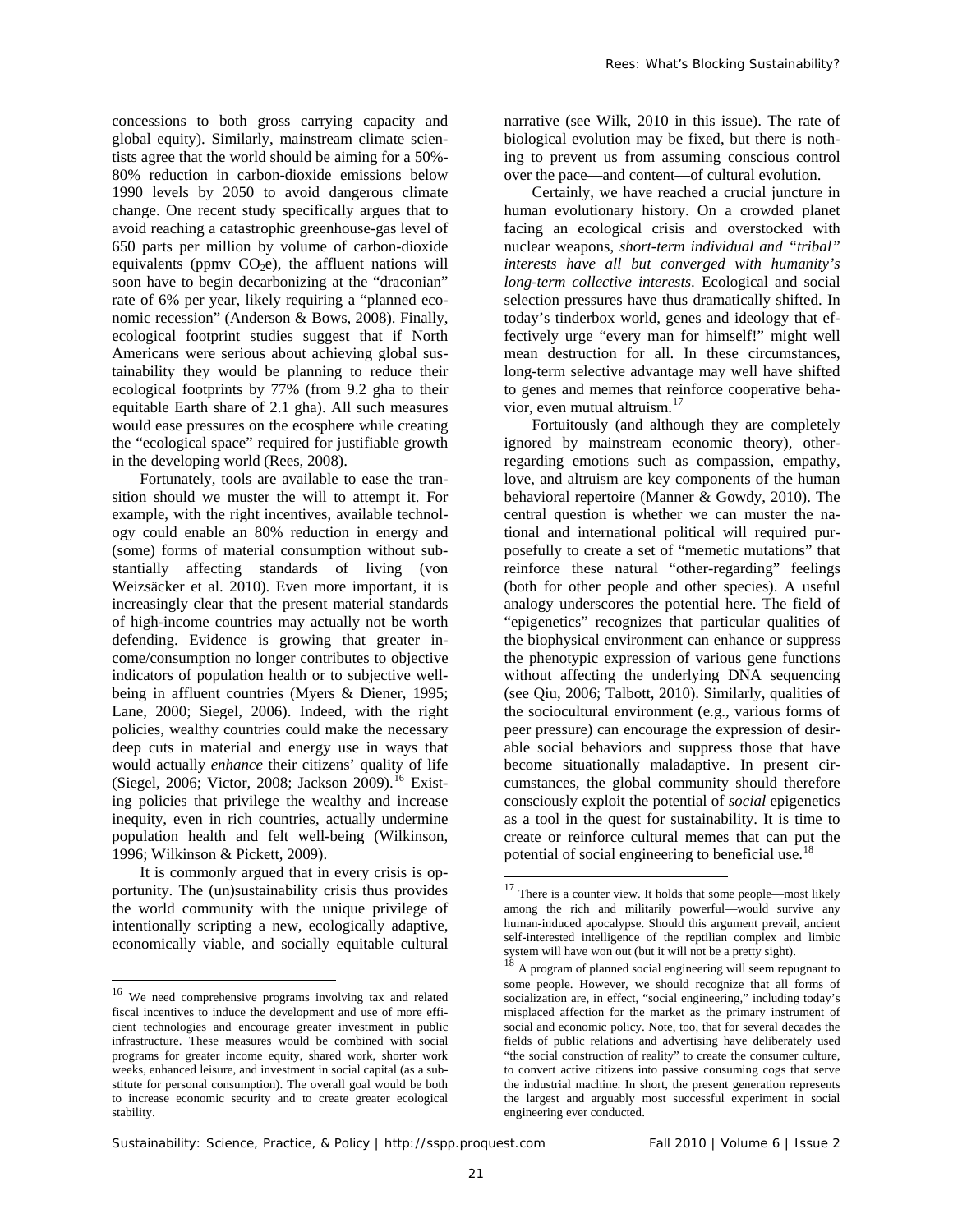#### *Survival 2100*

In a more rational world, political leaders faced with today's problems would probably assemble in a special forum specifically to renounce the failing global growth paradigm and to formally declare the need for a worldwide "Survival 2100" project. They might even acknowledge the complex origins of maladaptive intergroup behaviors that have long been the bane of civilization (the twentieth century was the bloodiest in history). Humanity must specifically confront once-adaptive genetic predispositions that have become hazardous on a crowded planet and abandon the socially constructed memes that reinforce them.

It is true that people can be individualistic, unfeeling, and selfish. But, as noted above, they are also capable of social engagement, compassion, and generosity of spirit. While the former qualities reflect the dumber instincts of primitive K-strategists, the latter must come to prevail in support of collective survival in an ecologically full world. Again, the key is to recognize that while all these colors can be found in the full spectrum of human behavior, *society can make deliberate choices about which tints and shadings to emphasize* in the creation of its cultural narratives.

Certainly, achieving ecological stability and economic security for all will require unprecedented heights of international cooperation in service of the common good. To reduce the human ecofootprint, the fetishistic emphasis in free-market capitalist societies on individualism, competition, greed, and accumulation must be replaced by a renewed sense of community, cooperative relationships, generosity, and a sense of sufficiency; short-term material wants must give way to long-term basic needs.

"Survival 2100" would thus explicitly acknowledge the myopic futility of a global "development" model based on perpetual growth on a finite planet. We need an economy oriented toward greater material equity and true development (getting qualitatively better) rather than efficiency and mere untargeted growth (getting quantitatively bigger). The ultimate goal would be the creation of a dynamic, more equitable steady-state economy serving the entire human family within the means of nature.<sup>19</sup>

The absolute reduction of material and energy consumption globally would obviously be a critical material objective of "Survival 2100." (As noted

l

above, this will involve "contraction" by the wealthy to free up the biocapacity—resource stocks and waste sinks—required to support morally justifiable material growth in poor countries.) However, reduced gross energy and material throughput is, in itself, insufficient for sustainability. "Survival 2100" would also emphasize global population reduction. No other action program would generate higher returns for the planet per dollar invested. The ecosphere simply could not sustain increasing material standards for the poor if world population continues to increase.

How would the program be implemented? It should already be obvious that "Survival 2100" would require a variety of new transnational institutions, including treaties and accords designed to reduce the population, reverse ecological decline, restore essential natural capital stocks, regulate trade, and generally create the framework for a global steady-state economy. It will also need new agencies to implement, monitor, and enforce these yet to be written treaties.

 Success in "Survival 2100" could put the human enterprise and nature—the global socioecosystem on a new, adaptive, mutually beneficial coevolutionary path. However, there are plenty of thorns and potholes along the way. The required unprecedented level of mutual trust among nations and the loss of some national sovereignty represents two such major stumbling blocks. $20$  Consider, too, the difficulty associated with just one probably necessary sustainability tool—a global system of ecological tax reform (e.g., global carbon taxation or "cap-and-trade" scheme for various critical resources) designed to ensure the true cost pricing of ecologically significant goods and services. Unsustainability may be the greatest example of market failure, but corrective measures that involve significant government intervention in the economy would undoubtedly provoke strident resistance from a world "socially engineered" to worship the market god and to view government—particularly international government—as the devil incarnate.

### *Inevitable Pushback*

Indeed, it would be naïve to think that any attempt to articulate a new sustainability-oriented cultural narrative would not be met by strenuous pushback. We have already shown how reluctant society is to respond consistently to evidence that the world is on a collision course with biophysical reality. Few people opt for "voluntarily simplicity" or decline unnecessary salary increases; unions rarely bargain for decreased wages and benefits. "Contraction" is

<span id="page-9-1"></span><span id="page-9-0"></span><sup>19</sup> "Steady-state" implies a more or less constant rate of energy and material throughput compatible with the productive and assimilative capacities of the ecosphere (Daly, 1991). However, this does not imply stagnation. Scientific progress and artistic endeavors would be unaffected and some economic sectors would be growing and developing even as obsolete "sunset" industries are being phased out.

<sup>20</sup> Conceivably, global goals and national targets could be set by transnational accord but implemented by individual nation states. This might overcome some of the objection to loss of sovereignty.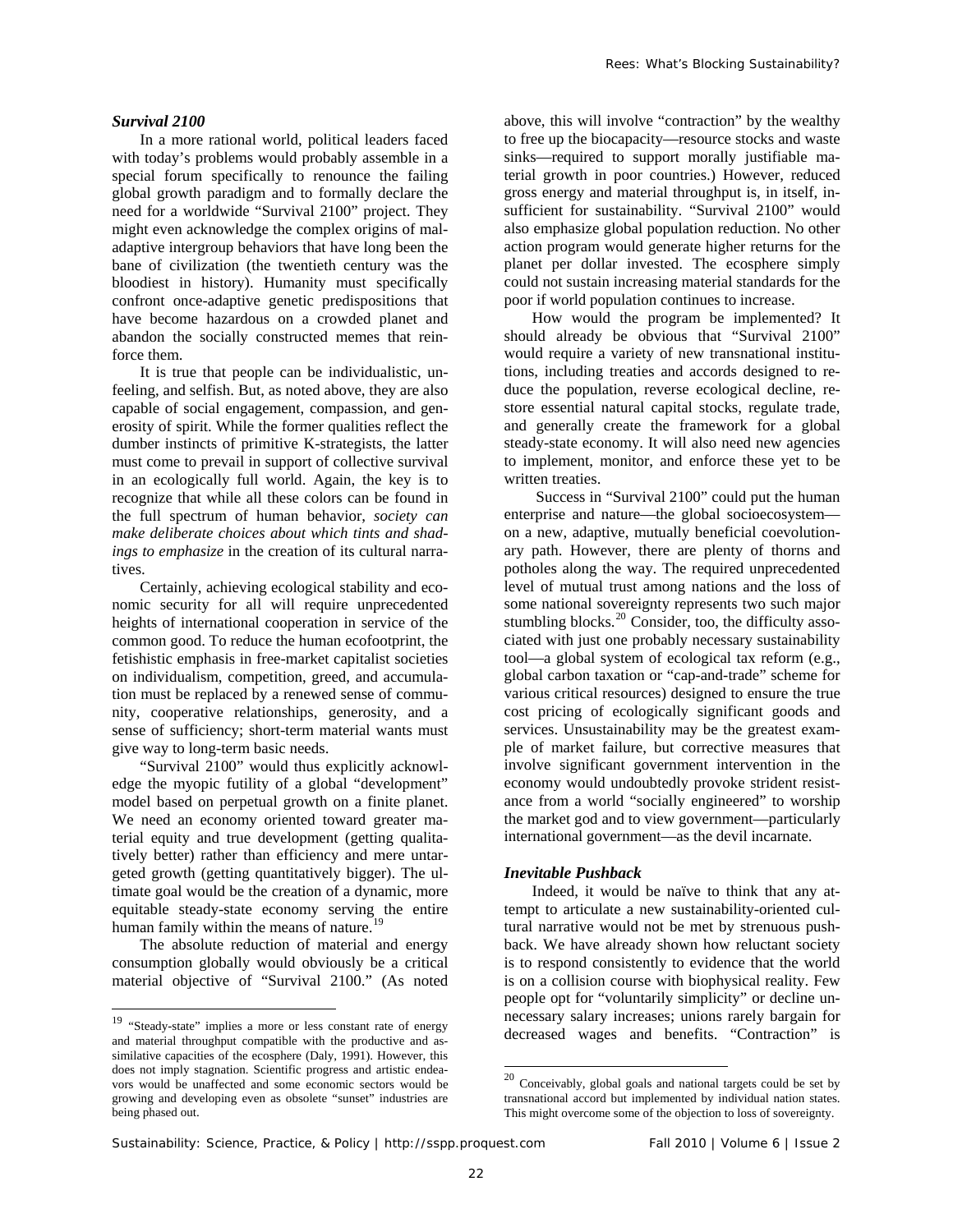simply not a narrative that resonates with the times. On the contrary, most people are psychologically committed to continuous economic growth, the illusion of ever-increasing material prosperity, and the myth of progress (see Princen, 2010 in this issue). Powerful and privileged elites, those with the greatest personal stake in the status quo, control the policy levers that are steering us onto the ecological rocks.

The means by which people become so deeply committed to particular beliefs has only recently been revealed. Neurobiologists and cognitive scientists are showing that cultural norms, beliefs, and values can effectively be imprinted on the human brain (Wexler, 2006). (A mechanism for social epigenetics?) In the normal course of individual development and maturation, repeated social, cultural, and sensory "inputs" actually help to imprint the individual's synaptic circuitry in neural images of those experiences. Once entrenched, these neural structures alter the individual's perception of subsequent experiences and information. People tend to seek out experiences that reinforce their preset neural circuitry and to select information from their environment that matches these structures. Conversely, "when faced with information that does not agree with their internal structures, they deny, discredit, reinterpret, or forget that information" (Wexler, 2006) (i.e., denial has a neurological basis).

Clearly, then, restructuring the world will not be a simple matter of applied logic. We witnessed President Barack Obama's "cap-and-trade" approach to climate change be whittled to ineffectiveness by various special interests in its passage through Congress and then ultimately defeated. The oil industry openly supported "public" protests of the legislation that would limit emissions and require permits to pollute (Krauss & Mouawad, 2009). Worse, some public meetings on healthcare reform in the United States attracted angry opponents openly carrying weapons. Such belligerent and intimidating displays of emotion abolish all logic, destroying the opportunity for the necessary informed discourse on critical social change. $^{2}$ 

The lesson here is that any attempt to engineer a social transition must confront the fact that humans are naturally behaviorally conservative. We are indeed creatures of habit. Once an individual's synaptic pathways and associated behaviors are well entrenched, it is difficult for that person to adapt to sig-

nificant changes in either the sociocultural or biophysical environments. To re-establish cognitive consonance between programmed perceptions and new environmental realities requires that the affected parties engage in the willful restructuring of their own neural pathways and associated belief systems. This requires conscious effort and will not always be successful. Even when people accept that such "reprogramming" is necessary, the process can be lengthy, difficult, and unpredictable (Wexler, 2006). That said, the human brain, even when damaged, has proved to be remarkably plastic and responsive to determined effort (e.g., Doidge, 2007).

It seems to boil down to this: Modern society has been paralyzed by deep-seated cognitive dissonance, collective denial, and political inertia in dealing with the unsustainability conundrum. The problem has roots in both innate behaviors and socially constructed beliefs that seem literally to program the brain. What individuals hear and pay attention to (or ignore) can thus be understood only within the context of both social norms and the broader politicaleconomic environment (Norgaard, 2009).

Mere information, including scientific analysis of a problem, is generally not enough to stimulate policy reform or effective action. However, assuming a sufficient level of fear, international agreement on the nature of the problem, general commitment to a collective solution, unprecedented political will, and the creative engagement of modern communication technologies, the world community could theoretically *choose* to educate the next generation from scratch in a whole new sociocultural paradigm for survival. This new narrative is essential to override humanity's now maladaptive expansionist tendencies and to enhance other behaviors and predispositions regarding our present cultural fitness. It is even conceivable that cooperative action at the highest levels through something like the "Survival 2100" project would inscribe the new narrative on the resistant psyches of the present generation. Arguably, success in this endeavor is the only way to bring global sustainability within our grasp.

 Of course, for the many reasons presented earlier in this article, there is only an infinitesimal probability that anything like "Survival 2100" will actually be initiated. Nevertheless, the effort to bring it forth is worth the potential reward. By achieving a planned sustainability, humanity, that wondrous "work in progress," would gain an opportunity to pull itself up another rung on the bioevolutionary ladder, one in which collaborative, reasoned intelligence plays a larger role in moderating maladaptive emotion and instinct.

Sustainability: Science, Practice, & Policy | http://sspp.proquest.com Fall 2010 | Volume 6 | Issue 2

<span id="page-10-0"></span> $21\,$ In August, 2009, a colleague informed me that during his presentation to a healthcare forum in the United States "a local contractor shouted his readiness to shoot the President. He threatened to beat me. No one recoiled in horror. Another defeated political candidate instructed me that this was 'free speech.' These symptoms are being manifest everywhere in the country" (Mikulecky, 2009).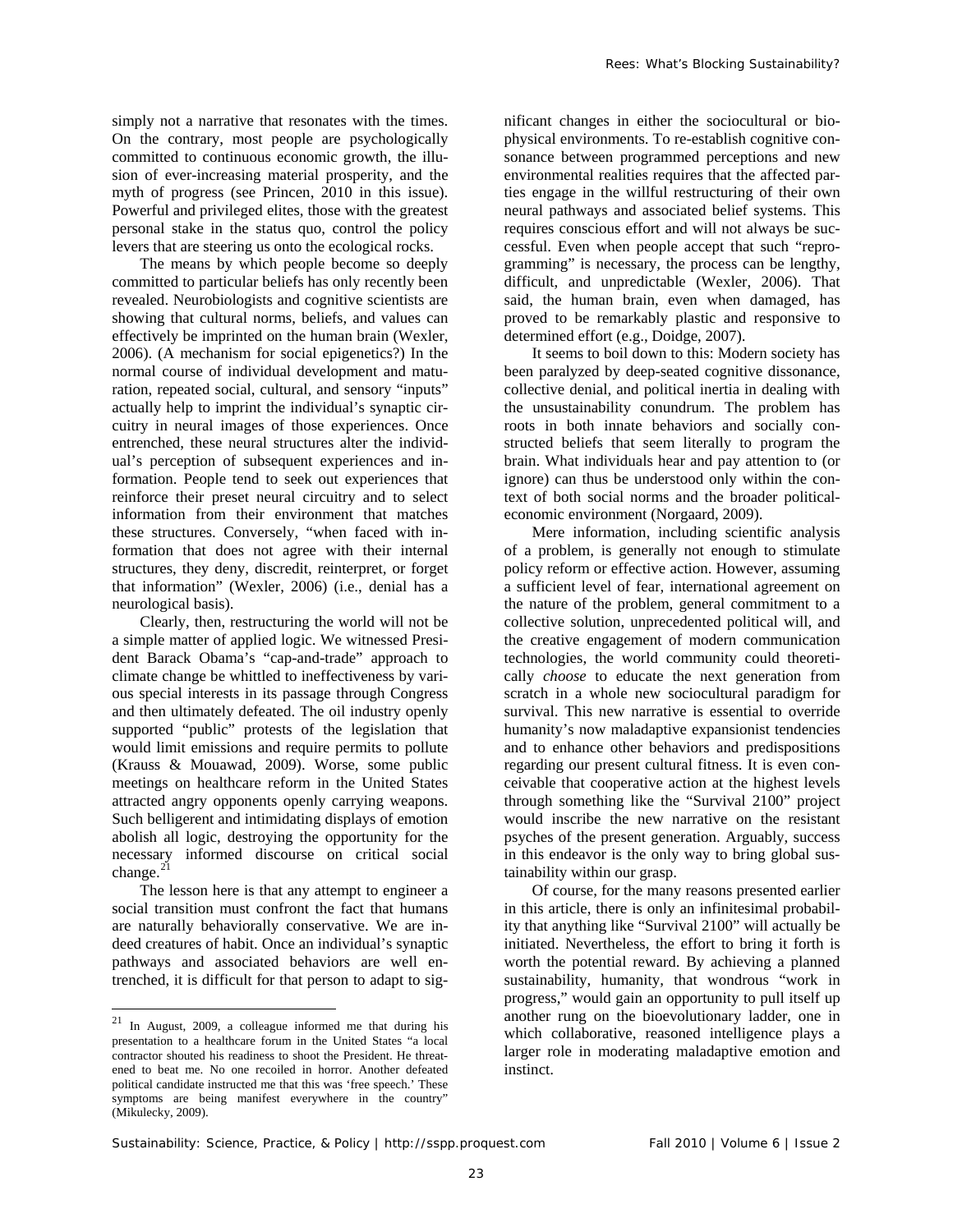#### **Acknowledgement**

I am grateful for a grant in support of this project from the University of British Columbia's Hampton Fund Program (Humanities and Social Sciences).

#### **References**

- Anderson, K. & Bows, A. 2008. Reframing the climate change challenge in light of post-2000 emission trends. *Philosophical Transactions of the Royal Society A* 366(1882):3863– 3882.
- Arndt, H. 1978. *The Rise and Fall of Economic Growth: A Study in Contemporary Thought*. Melbourne: Longman Cheshire.
- Ashby, W. 1957. *An Introduction to Cybernetics*. London: Chapman and Hall.
- Bartlett, A. 1998. The New Flat Earth Society. http://www. albartlett.org/articles/art1998jan.html. August 10, 2010.
- Beer, S. 1981. I said, you are Gods. *Teilhard Review* 15(3):1–33.
- Buchanan, M. 2007. What made you read this? *New Scientist* 195 (2611):36–39.
- Business Council for Sustainable Development (BCSD). 1993. *Getting Eco-Efficient*. Report of the BCSD First Antwerp Eco-Efficiency Workshop, November. Geneva: BCSD.
- Daly, H. 1991. *Steady-State Economics.* Washington, DC: Island Press.
- Daly, H. 1999. *Ecological Economics and the Ecology of Economics*. Northampton, MA: Edward Elgar.
- Damasio, A. 1994. *Descartes' Error: Emotion, Reason and the Human Brain*. New York: Avon.
- Dawkins, R. 1976. *The Selfish Gene*. New York: Oxford University Press.
- Dobzhansky, T. 1964. Biology, molecular and organismic. *American Zoologist* 4(4):443–452.
- Doidge, N. 2007. *The Brain that Changes Itself*. New York: Viking.
- Ellis, A., Abrams, M., & Abrams, L. 2009. *Personality Theories: Critical Perspectives*. Thousand Oaks, CA: Sage.
- Fowler, C. & Hobbs, L. 2003. Is humanity sustainable? *Proceedings of the Royal Society of London B* 270(1533):2579–2583.
- Gamble, J. 2009. Arctic landgrab. *Scientific American* 19(1):58– 63.
- Grant, C. 1998. *Myths We Live By*. Ottawa: University of Ottawa Press.
- Gual, M. & Norgaard, R. 2010. Bridging ecological and social systems coevolution: a review and proposal. *Ecological Economics* 69(4):707–717.
- Heidegger, M. 2003 [1955]. *Martin Heidegger: Philosophical and Political Writings* (trans. J. Anderson & E. Freund). New York: Continuum International.
- Jackson, T. 2009. *Prosperity Without Growth? The Transition to a Sustainable Economy*. London: Sustainable Development Commission. http://www.sd-commission.org.uk/publications/ downloads/prosperity\_without\_growth\_report.pdf.
- Kollmuss, A. & Agyeman, J. 2002. Mind the gap: why do people act environmentally and what are the barriers to proenvironmental behavior? *Environmental Education Research* 8(3):239–260.
- Krauss, C. & Mouawad, J. 2009. Oil industry backs protests of emissions bill. *The New York Times* August 19:B1.
- Lane, R. 2000. *The Loss of Happiness in Market Democracies*. New Haven, CT: Yale University Press.
- Layke, C., Matthews, E., Amann, C., Bringezu, S., Fischer-Kowalski, M., Hüttler, W., Kleijn, R., Moriguchi, Y., Rodenburg, E., Rogich, D., Schandl, H., Schütz, H., van der Voet, E., & Weisz, H. 2000. *The Weight of Nations: Material Outflows from Industrialized Economies.* Washington, DC:

World Resources Institute. http://pdf.wri.org/weight\_of\_ nations.pdf.

- Ludwig, D., Walters, C., & Hilborn, R. 1993. Uncertainty, resource exploitation, and conservation: lessons from history. *Science* 260(5104):17–36.
- MacLean, P. 1990. *The Triune Brain in Evolution: Role in Paleocerebral Functions*. New York: Plenum Press.
- Manner, M. & Gowdy, J. 2010. The evolution of social and moral behavior: evolutionary insights for public policy. *Ecological Economics* 69(4):753–761.
- Matthews, E. & Kitching, R. 1984. *Insect Ecology*. Brisbane: University of Queensland Press.
- Mikulecky, D. 2009. Personal Communication., Center for the Study of Biological Complexity, Virginia Commonwealth University. August 19.
- Millennium Ecosystem Assessment (MEA). 2005. *Living Beyond Our Means: Natural Assets and Human Well-Being*. Statement from the Board. MEA. http://www.maweb.org/ documents/document.429.aspx.pdf.
- Myers, D. & Diener, E. 1995. Who is happy? *Psychological Science* 6(1):10–19.
- Nikiforuk, A. 2006. At war with our planet. *The Globe and Mail (Toronto)* March 4.
- Norgaard, K. 2009. *Cognitive and Behavioral Challenges in Responding to Climate Change*. Policy Research Working Paper Series No. 4940. Washington, DC: World Bank.
- Panksepp, J. 1998. *Affective Neuroscience*. New York: Oxford University Press.
- Pianka, E. 1970. On r- and K-Selection. *American Naturalist* 104(939):592–597.
- Pratarelli, M. 2008. *Myopic Man: On the Nature and Universality of Self-Deception and its Long-Term Effects on Our Environment.* Beulah, CO: Medici Publishing.
- Pratarelli, M. & Aragon, C. 2008. Acknowledging the "primitive origins of human ecological dysfunction:" a view toward efficacy and global ecological integrity. *Globalization* 8(1):1– 17.
- Princen, T. 2010. Speaking of sustainability: the potential of metaphor. *Sustainability: Science, Practice, & Policy* 6(2):60–65. http://sspp.proquest.com/archives/vol6iss2/communityessay. princen.html.
- Rees, W. 2002. Globalization and sustainability: conflict or convergence? *Bulletin of Science, Technology, and Society* 22(4): 249–268.
- Rees, W. 2006. Ecological footprints and bio-capacity: essential elements in sustainability assessment. In J. Dewulf & H. Van Langenhove (Eds.), *Renewables-Based Technology: Sustainability Assessment*. pp. 143–158. New York: Wiley.
- Rees, W. 2008. Human nature, eco-footprints and environmental injustice. *Local Environment* 13(8):685–701.
- Rees, W. 2009a. The ecological crisis and self-delusion: implications for the building sector. *Building Research and Information* 37(3):300–311.
- Rees, W. 2009b. Trudeau Lecture: Are Humans Unsustainable by Nature? Newfoundland: Memorial University. January 28.
- Richmond, A. & Zencey, E. 2007. Environmental Kuznets Curve. http://www.eoearth.org/article/Environmental\_kuznets\_curve April 30, 2010.
- Qiu, J. 2006. Unfinished symphony. *Nature* 441(7090):43–45.
- Talbott, S. 2010. Context matters—the epigenetics revolution. *In Context* 23:15–19.
- Shah, A. 2010. Poverty Facts and Stats. http://www.globalissues. org/article/26/poverty-facts-and-stats. March 28, 2010.
- Siegel, C. 2006. *The End of Economic Growth.* Berkeley, CA: Preservation Institute. http://www.preservenet.com/end growth/EndGrowth.html.
- Simon, J. 1995. *The State of Humanity: Steadily Improving*. Cato Policy Report 17(5). Washington, DC: Cato Institute.
- Stern, D. 2004. The rise and fall of the environmental Kuznets curve. *World Development* 32(8):1419–1439.